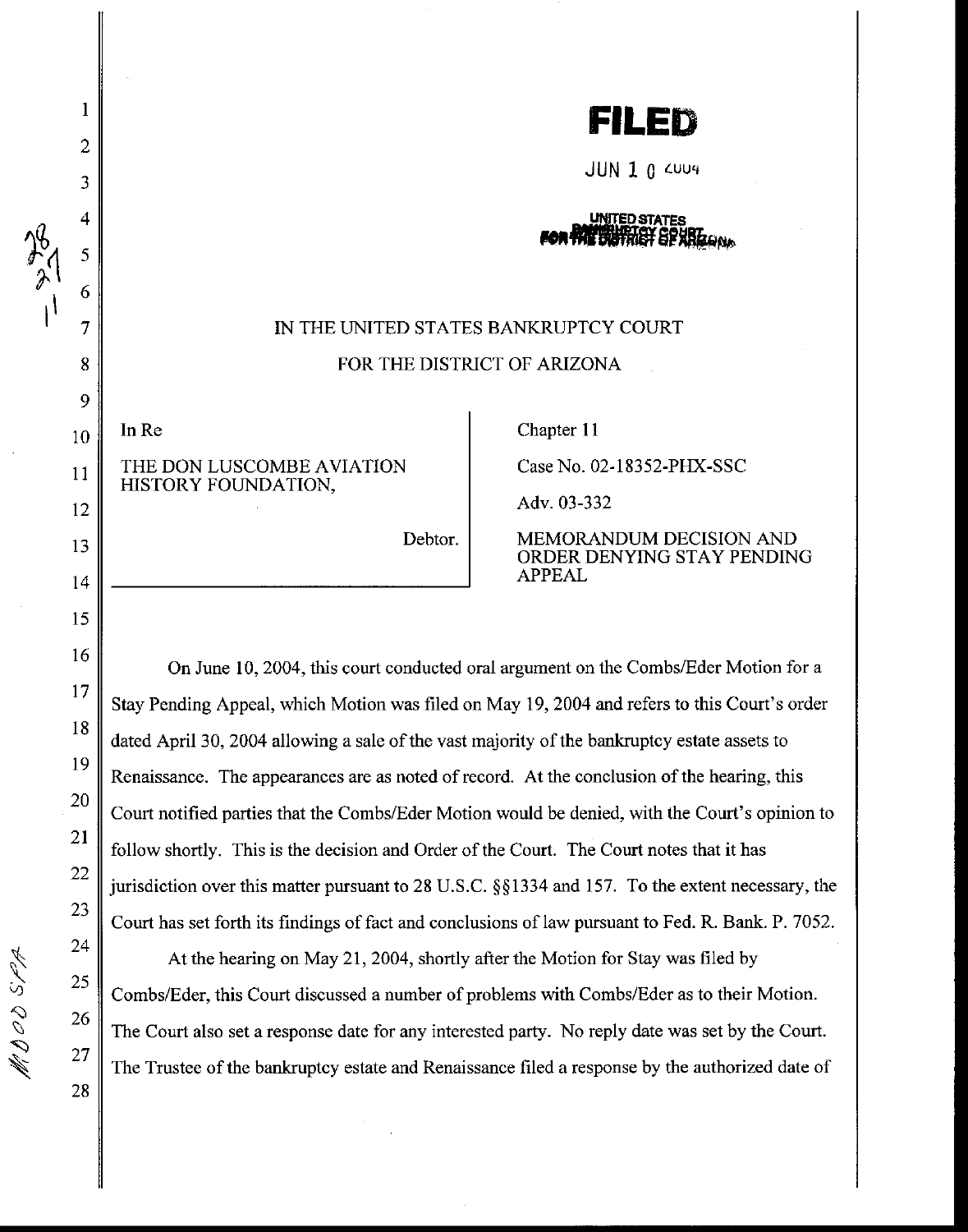1 June 1, 2004. However, although the Court did not set a reply date, Combs/Eder filed a reply at 2 9:57 a.m. on June 10, 2004, almost immediately prior to this Court's hearing on the stay. The 3 Court granted the Trustee's and Renaissance's oral motion to strike, because the reply of 4 Combs/Eder was not authorized and because it was filed immediately prior to the hearing so that 5 no interested party had a chance to review the document. However, the Court did allow 6 Combs/Eder to review the arguments in the reply and assert those arguments as a part of their  $7 \parallel$  oral argument.

8 There are several troubling problems with the Combs/Eder Motion for Stay. First, the 9 Motion is inaccurate in that it refers to the estate as producing regular income and positive cash 10 | flow in its operations. As this Court pointed out to Combs/Eder on May 21, such statements are 11 misleading. The case has been converted to a Chapter 7 as of April 26, 2004. Combs/ Eder did 12 not oppose the conversion of the case at the time of the hearing, since they agreed that the Debtor 13 could no longer continue with its operations based upon the monthly operating reports that had 14 been filed by the Debtor over a substantial period of time. Although Combs/Eder hoped that the 15 case, at some point, could be reconverted to a Chapter 11, they did not see that happening in the 16 forseeable future. Therefore, the statements made by Combs/Eder are inaccurate, and they 17 conceded as much on the record on May 21 even before this Court heard their Motion.

18 Because Combs/Eder inaccurately state the posture of this case, their arguments in the 19 Motion for Stay are also inaccurate as to the necessity of the Trustee to sell the estate assets, 20 through an auction procedure, as soon as possible. As the Court stated to Combs/Eder on the 21  $\parallel$  record on May 21, the Trustee is not authorized to operate the business of this Chapter 7 Debtor 22 without a Court order. 11 U.S.C. §§721 and 704(1). The Trustee is to liquidate the assets of the 23 estate "as expeditiously as is compatible with the best interests of parties in interest." 11 U.S.C. 24 §704. Moreover, the Trustee, at the time of the hearing on the conversion of the case, articulated 25  $\parallel$  a sufficient basis on the record to authorize a prompt auction sale of the vast majority of the  $26 \parallel$  estate assets.

27 The Court also advised Combs/Eder on May 21 that it had not granted Renaissance's 28 Motion for Adequate Protection other than to note that the bankruptcy estate assets would be sold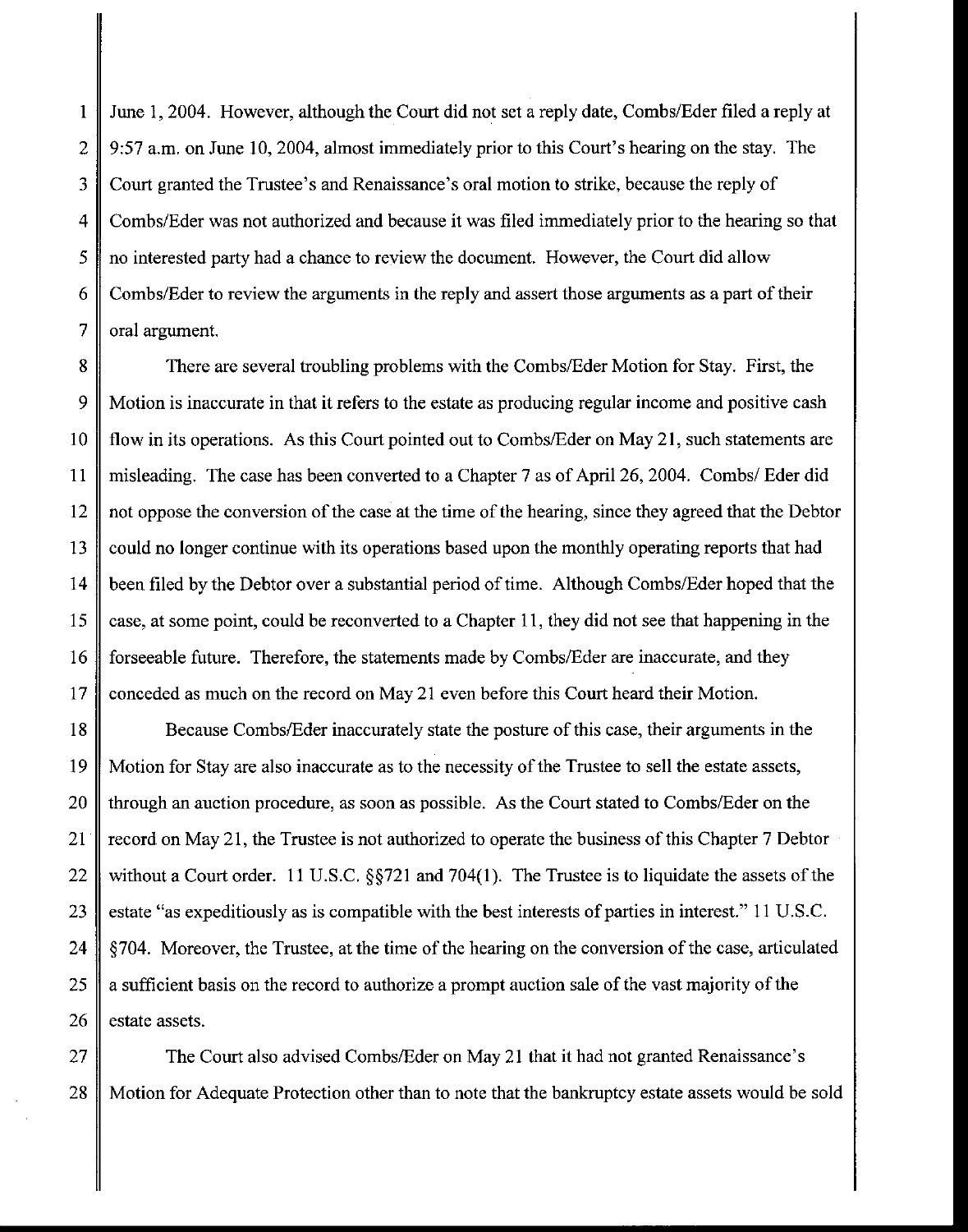| 1              | subject to the interest, if any, of Renaissance in the estate assets. Yet Combs/Eder continue to                                                                                            |
|----------------|---------------------------------------------------------------------------------------------------------------------------------------------------------------------------------------------|
| $\overline{2}$ | insist in their Motion for Stay that the Motion for Adequate Protection has been granted, and that                                                                                          |
| 3              | that somehow affects the current Motion for Stay. Combs/Eder have consistently argued, and                                                                                                  |
| 4              | they do so again in the Motion for Stay, that the License Agreement between Renaissance and the                                                                                             |
| 5              | Debtor has expired. In fact, at the hearing re Renaissance's Motion for Adequate Protection and                                                                                             |
| 6              | at the sale hearing, Combs/Eder insisted that they could easily set aside the interest of                                                                                                   |
| $\overline{7}$ | Renaissance in the estate assets. In fact, at the sale hearing, they ultimately agreed to make an                                                                                           |
| 8              | offer for the estate assets subject to the interest of Renaissance. To now argue that they are                                                                                              |
| 9              | somehow prejudiced, and, as a result, they should be granted a stay pending appeal, misses the                                                                                              |
| 10             | point that they agreed to such a procedure regarding a sale subject to Renaissance's interest when                                                                                          |
| 11             | they submitted their offer or bid to the Court.                                                                                                                                             |
| 12             | It should also be noted that since the sale of assets has occurred, any argument by                                                                                                         |
| 13             | Combs/Eder that they should be entitled to adequate protection is now moot. <sup>1</sup>                                                                                                    |
| 14             | As to the merits of the Motion for Stay, this Court usually utilizes the test set forth in In                                                                                               |
| 15             | re Wymer, 5 B.R. 802 (Bank. 9th Cir. 1980), which provides:                                                                                                                                 |
| 16             | As stated by one authority, FRCP $62(c)$ and (g), taken together, reflect 'the<br>inherent power of the courts to make whatever order is necessary to preserve the                          |
| 17             | status quo and to ensure the effectiveness of the final judgment. <sup>5</sup> 11 Wright &<br>Miller 315. The discretion of the court is exercised 'upon such terms as to bond              |
| 18             | or otherwise as [the court] considers proper for the security of the rights of the<br>adverse party.' FRCP 62(c). While the power to maintain the status quo pending                        |
| 19             | appeal 'should always be exercised when any irremediable injury may result from<br>the effect of the decree as rendered' (Hovey v. MacDonald, 109 U.S. 150 at 161, 3                        |
| 20             | S.Ct. 136, 27 L.Ed. 888 (1883)), both Federal and California Courts hold that 'the<br>power should be sparingly used and reserved for the exceptional situation.                            |
| 21             | People v. Emeryville, 69 Cal.2d 533, 72 Cal. Rptr. 790 (1961).                                                                                                                              |
| 22             | The accepted standards for discretionary stays are described in Schwartz v. Covington, 341 F.2d                                                                                             |
| 23             | 537 (9 <sup>th</sup> Cir. 1965):                                                                                                                                                            |
| 24             | 1. Appellant is likely to succeed on the merits of the appeal;<br>2. Appellant will suffer irreparable injury;                                                                              |
| 25             |                                                                                                                                                                                             |
| 26             | <sup>1</sup> In fact, at the hearing concerning the sale of assets, Combs/Eder conceded that their                                                                                          |
| 27             | Motion for Adequate Protection was probably moot, yet they have once again presented<br>arguments concerning adequate protection as a part of the various briefs that they have filed prior |
| 28             | to the hearing today on June 10, 2004.                                                                                                                                                      |
|                |                                                                                                                                                                                             |

 $\parallel$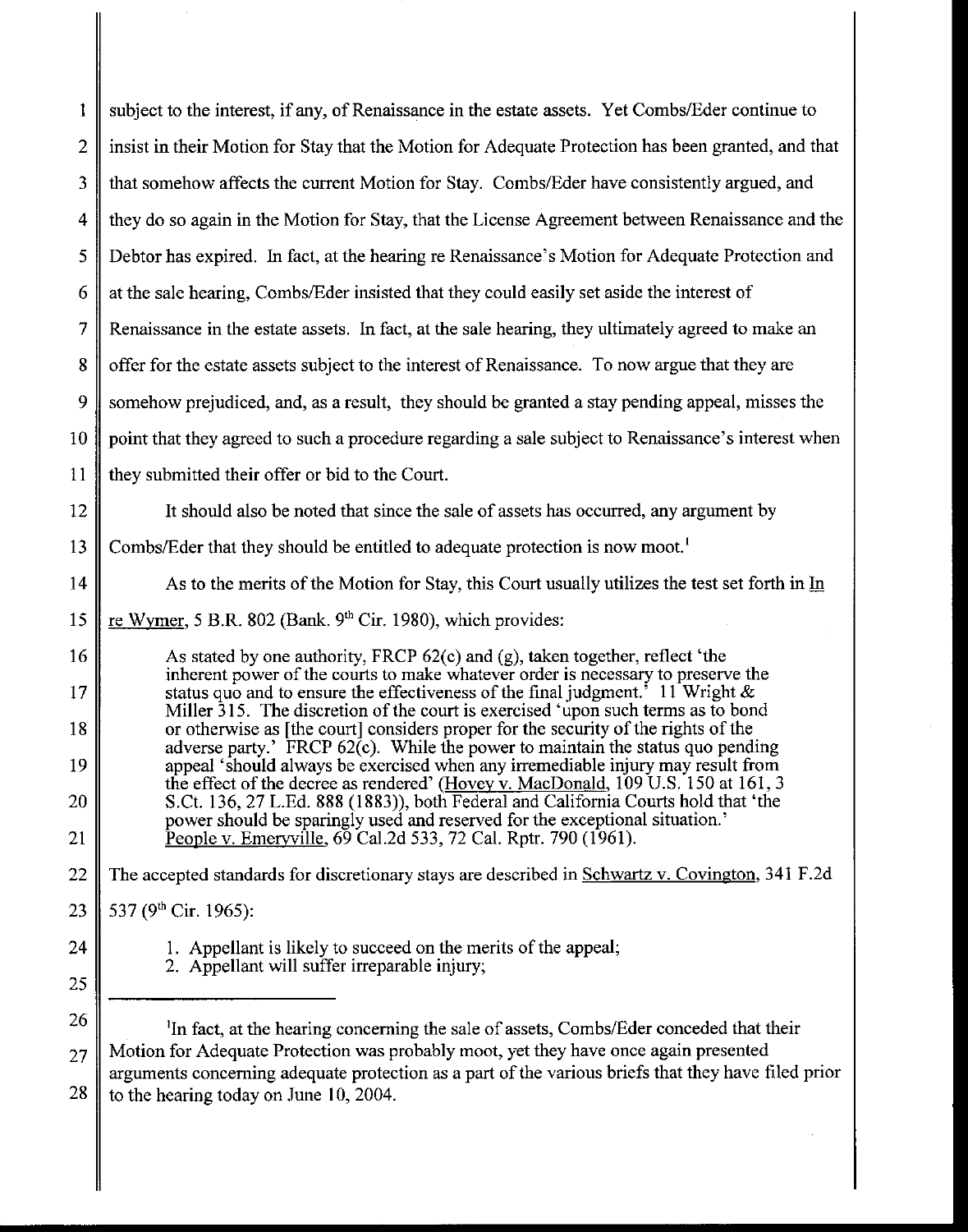3. No substantial harm will come to the appellee; and

4. The stay will do no harm to the public interest.

## Wymer, supra.

Combs/ Eder have failed to meet the Wymer test on a number of grounds. First, they have failed to articulate their probability of success on the merits. Because they do not accurately set forth the posture of this case, it makes their probability of success even more remote. Moreover, it is extremely difficult to set aside a sale order in a Chapter 7 proceeding. As noted previously, it is the statutory duty of the Trustee to liquidate the assets in a prompt manner. In this case, the Debtor had stopped its business operations prior to the conversion of the case, and Combs/Eder had noted on the record at the hearing on conversion that it made no sense to keep the Debtor in a Chapter II proceeding when it was simply losing money while operating. Combs/Eder have set forth no set of facts or law that somehow reflect or show that the auction sale should not have occurred in the manner that it did.

Another prong of the Wymer test is that Combs/Eder show that they will suffer irreparable injury. The ability to succeed in other litigation as to Renaissance or on other claims does not reflect how they have been irreparably injured as to the sale of assets at which they were given an opportunity to bid, even though a newly created entity was actually going to be the ultimate purchaser of the assets and, presumably, pay directly, or though Combs/Eder, the balance of the purchase price as enunciated by Combs/Eder in their offer or bid to purchase estate assets. Combs/ Eder had obviously contacted other investors to assist them with the purchase of assets that formed the basis of the Combs/Eder bid. Combs/Eder simply did not have the highest or best offer for the estate assets, which the Court described in its findings of facts and conclusions of law at the end of the sale hearing. However, the inability to present the highest or best offer for the sale assets does not create irreparable injury. If it did, every unsuccessful purchaser at a bankruptcy estate auction would have an appropriate basis to appeal a sale order. Such is not the state of the law.

Renaissance has articulated at the hearing on conversion, at the sale hearing, and in its responsive pleading on the Motion for Stay why it required an immediate sale of the estate assets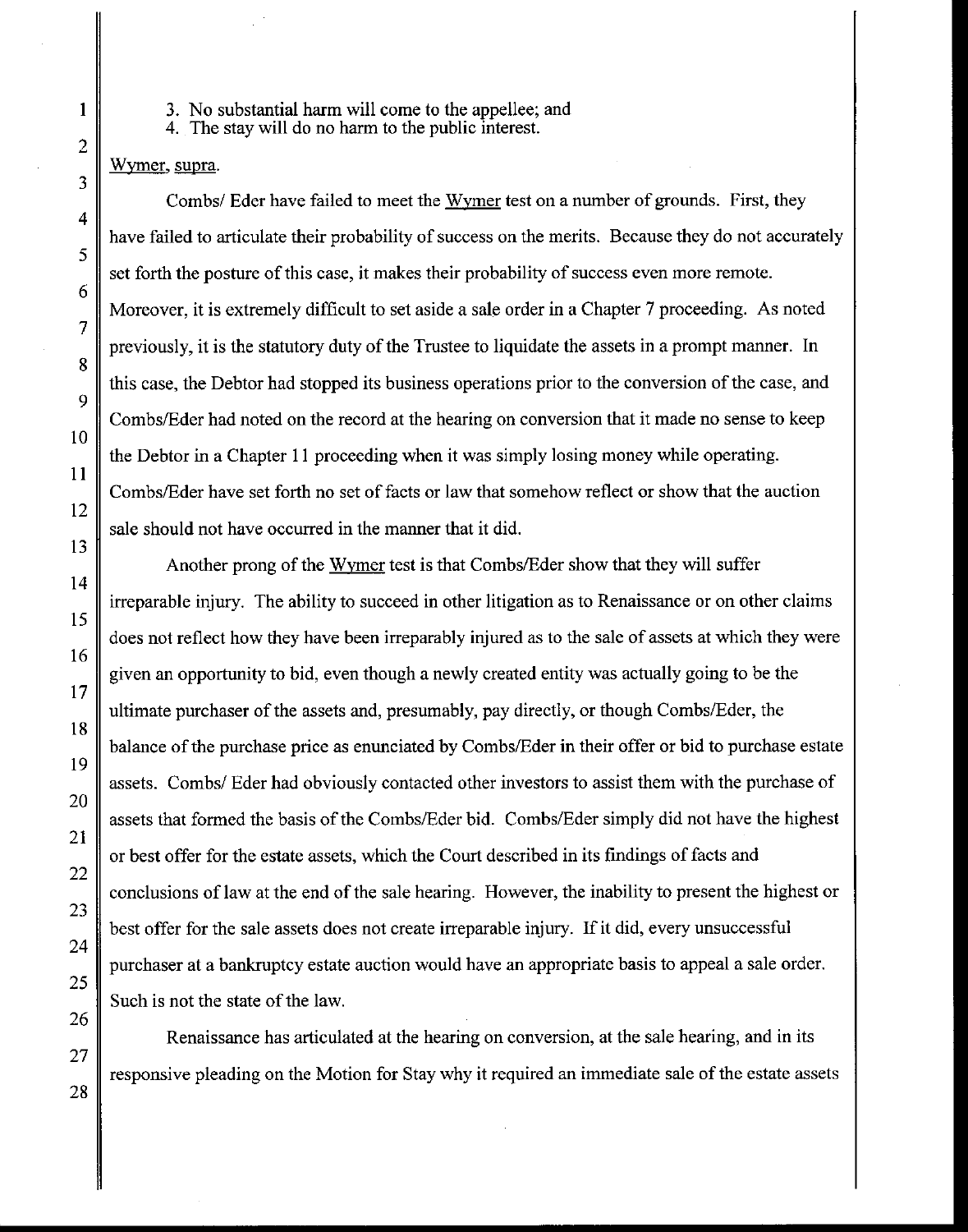$\parallel$  1  $\parallel$  to it, if it were the successful purchaser, and why it intended to proceed expeditiously with a 2 closing on the matter. On a Motion for Stay, it is the responsibility of Combs/Eder to reflect how 3 Renaissance and the bankruptcy estate, as the likely appellees, are not substantially harmed by 4 granting the stay. As noted by the Trustee and Renaissance, the closing as to the sale of the 5 estate assets has already occurred. Renaissance is proceeding with the manufacture of Luscombe 6 aircraft, and any stay of the sale order would have an impact on Renaissance's operations, 7 including its agreement with the airport authority in Missouri, which has not been addressed by 8 Combs/Eder. As to the estate, Combs/Eder have provided no mechanism to protect the creditors 9 of this estate if a stay were granted. Each day that the assets are unable to be sold is a detriment 10 | to the creditors, since they will not realize a prompt liquidation of the estate assets and a II distribution on their claims according to their priorities under the Bankruptcy Code.

12 As to the public interest prong, Combs/Eder conceded at oral argument on June 10, 2004, 13 on their Motion for Stay, that no creditors had (1) independently questioned the sale procedure by 14 the Trustee, (2) sought to set aside the sale order, or (3) joined in their Motion for Stay. It is 15 difficult for Combs/Eder to meet a showing that a stay would be in the public interest when the 16 public interest promotes the certainty and finality of bankruptcy estate sales so that the Trustee 17 may fulfill his statutory requirements, as noted above, to liquidate the assets in a prompt manner 18 and make an appropriate distribution to creditors.

19 The Trustee and Renaissance also point out that Combs/Eder have failed to meet the 20 slightly different test as to a stay pending appeal as set forth in the decision of Southwest Voter 21 Registration Education Project v. Shelley, 344 F.3d 914, 917 (9'h Cir. 2003) (en bane, per 22 curiam); Roe v. Anderson, 134 F.3d 1400, 1401-02 (9<sup>th</sup> Cir. 1998). As noted in Southwest, Fed. 23 R. Bankr. P. 8005 governs a motion to stay a Bankruptcy Judge's order on appeal. Appellants 24 seeking a discretionary stay under Rule 8005 "must meet the terms of a test virtually identical to 25  $\parallel$  that for a preliminary injunction." (1) a likelihood of probable success on the merits and the 26 possibility of irreparable injury; or (2) that serious questions going to the merits are raised and 27  $\parallel$  the balance of hardships tips sharply in its favor.

28  $\parallel$  Since Combs/Eder have failed to show any probability of success as to the merits of an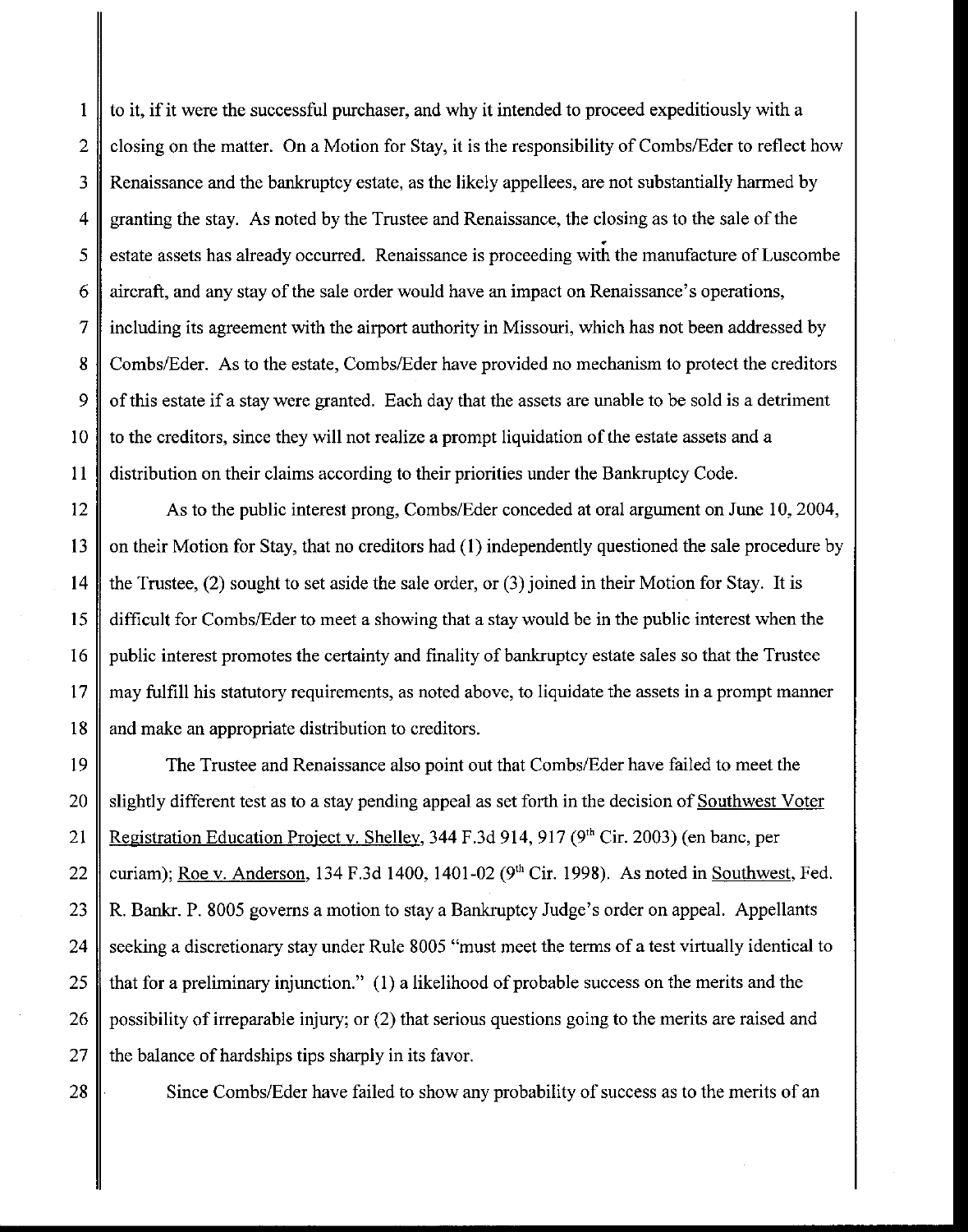I appeal, on a sliding scale, they must make a strong showing of irreparable injury to meet the first prong of the test. As noted previously, they have made no showing of irreparable injury. They can simply proceed with the litigation that may still be pending in Georgia, or other locations, and obtain a money judgment as to any damages. As to the second prong, this Court does not believe that even serious questions have been raised on the merits as to the Court's sale order, but Combs/Eder have made no showing that when considering the hardships of Renaissance and this estate versus those of Combs/Eder, that somehow "the balance of the hardships tips sharply in favor of Combs/Eder."

Based upon the foregoing,

IT IS ORDERED that Combs/Eder's Motion for a Stay Pending Appeal is DENIED. **DATED** this  $\angle$ **O**  $\overline{day}$  of June, 2004.

 $L$  /  $C$ 

**HONORABLE SARAH SHARER CURLEY ChiefU. S. Bankruptcy Judge**